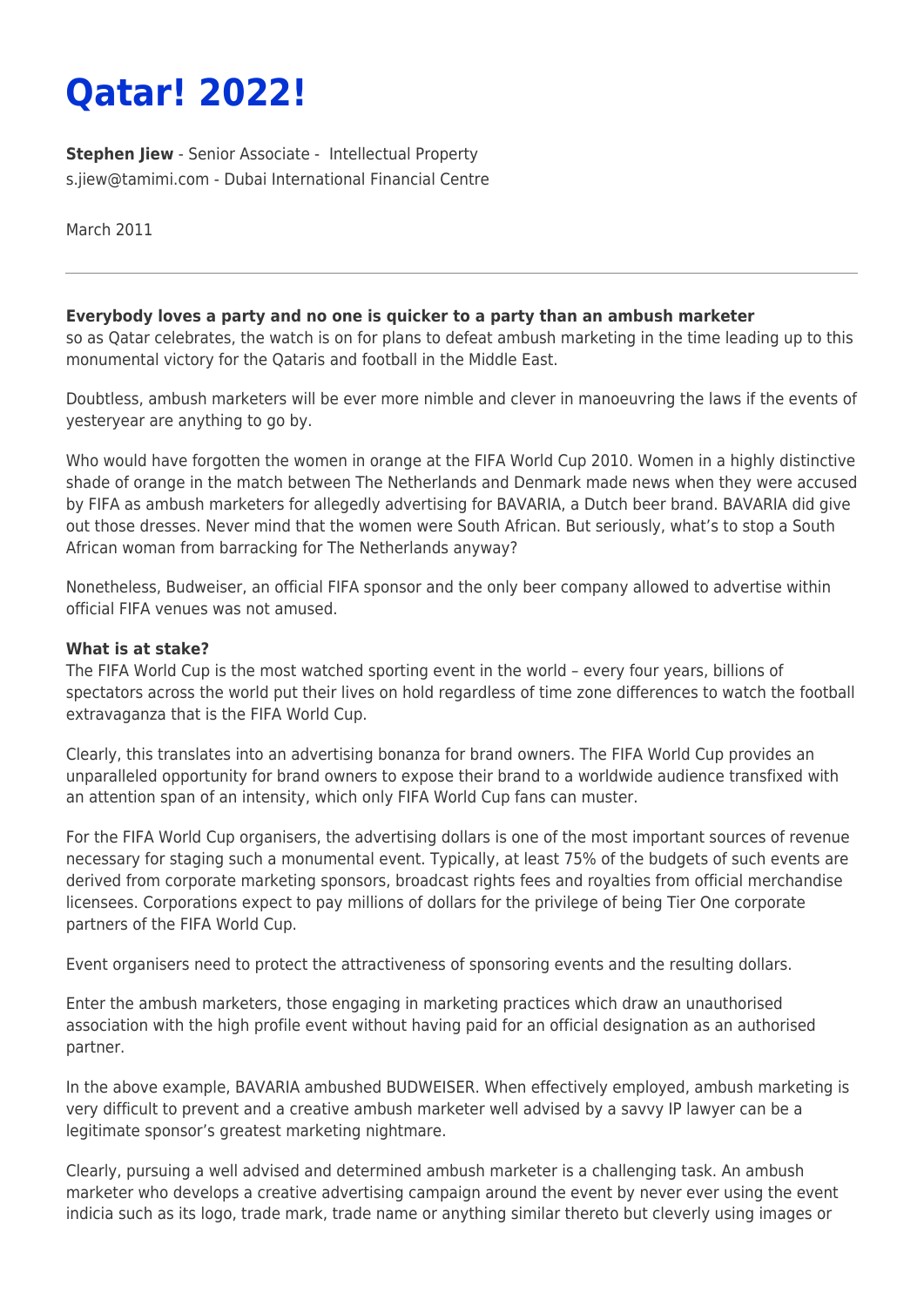indicia, which is commonly associated by the consuming populace with the event, is a tricky customer who could potentially test the law to its limits. E.g. The use of images of the French Alps, winter fun and games in advertising in the lead up to the 1992 Olympic Winter Games by American Express where VISA was the official credit card sponsor.

## **Event Organisers**

Certainly, FIFA is no stranger to taking on ambush marketers. It has published an exhaustive and extremely strict code of what it considers to be unacceptable marketing practices surrounding its event and the list is a long one with a wide reach. Basically, any marketing practice, which draws a commercial association with the FIFA World Cup is banned unless it has FIFA's authorisation.

A rights holder's options in pursuing an ambush marketer depends on the law in the country in which the ambush takes place. It remains to be seen whether Qatar will be enacting legislation specific to the FIFA World Cup to combat ambush marketing as did South Africa as hosts in 2010.

If past enforcement efforts are anything to go by, the following could be key features of the event organiser's program in the combat ahead with ambush marketers:

- Charge a special purpose vehicle with the authority to investigate and sue ambush marketers and infringers.
- Embark on an education campaign on the basics of intellectual property and ambush marketing including advertisements in consumer and trade publications targeting the public, retailers, potential sponsors, suppliers, licensees and athlete agents.
- Publicise legal actions filed alleging IP infringements.
- Conduct market surveillance of unlicensed merchandise and infringements.
- Put in place strict regulations at the official venues regulating the rules of entry such that non sponsor merchandise is banned.

#### **Sponsors**

Generally, sponsors should at the very least be armed as follows: Implement full trade mark protection in respect of the relevant goods and services.

- Enter into a comprehensive sponsorship agreement.
- Ensure prominent trade mark and copyright notices are placed on all official merchandise and hoardings.
- Adopt a zero tolerance approach by being vigilant and ensure swift and decisive action against all infringers.
- Collaboratively with a legal enforcement program, pursue non-legal alternative solutions such as a publicity campaign designed to identify and endorse official sponsors.

Clever marketers, moneyed sponsors, watchful event organisers, responsible government, other stakeholders and their IP lawyers are gearing up for the off site competition. Let the games begin!

Companies big and small engage in ambush marketing. Creative ambush marketers who successfully ambush their competitors who are the official sponsors can save their companies millions of dollars.

## **EXAMPLES INCLUDE:**

#### 1992 Olympics

Coca Cola paid \$33 million to be an official sponsor of the 1992 Olympics but Pepsi ambushed Coca Cola by airing a commercial featuring Magic Johnson, a member of the US Olympic basketball team

#### **1996 Olympics**

Reebok was the official footwear sponsor and Nike went on a campaign buying up blocks of billboard space around the venues, handed out merchandise bearing its famous swoosh, built a NIKE Village next to the